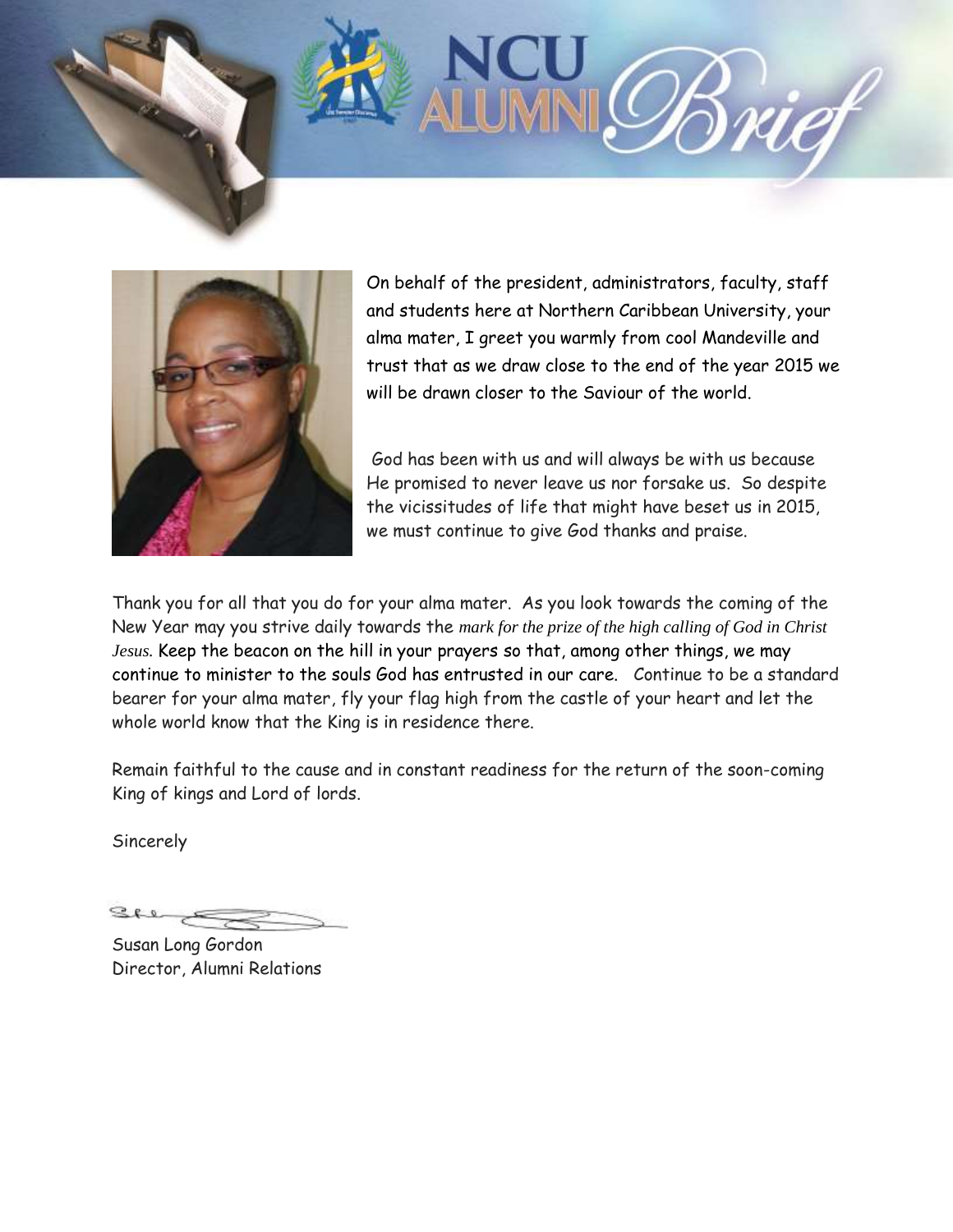

## **NCU Team SAJE Primed For Business Model Competition**

Northern Caribbean University's (NCU) team Sashoy and Jeffery Enterprise (SAJE) is currently preparing for the Morris Entrepreneurship Centre (MEC) Business Model Competition 2015. The team members are NCU Mass Communication students Sashoy Golding and Jeffery Wallace who are being trained by the Executive Director, NCU's Morris Entrepreneurship Centre, Hazel O'Connor. She is helping them discover the monetary value and possible demand for the product on the market.

Read more… [http://news.ncu.edu.jm/news\\_item.aspx?NewsID=7316](http://news.ncu.edu.jm/news_item.aspx?NewsID=7316)

## **ICT Development in Jamaica is NCU's Business**

Northern Caribbean University's (NCU) Computer Information Science (CIS) department is championing the cause for increased Information and Communications Technology (ICT) development across the island in a bid to have Jamaicans become more tech savvy and to equip themselves for global competition.

Read more… [http://news.ncu.edu.jm/news\\_item.aspx?NewsID=7311](http://news.ncu.edu.jm/news_item.aspx?NewsID=7311)

## **Group Dynamics & Leadership Students At NCU Give Back**

During the fall and spring semesters students who register for the course Group Dynamics and Leadership at Northern Caribbean University (NCU) look forward most of all, to the service learning component of this course. This fall semester was no exception and from stories to recommendations students were given hands on experience with what giving back is like.

Read more… [http://news.ncu.edu.jm/news\\_item.aspx?NewsID=7317](http://news.ncu.edu.jm/news_item.aspx?NewsID=7317)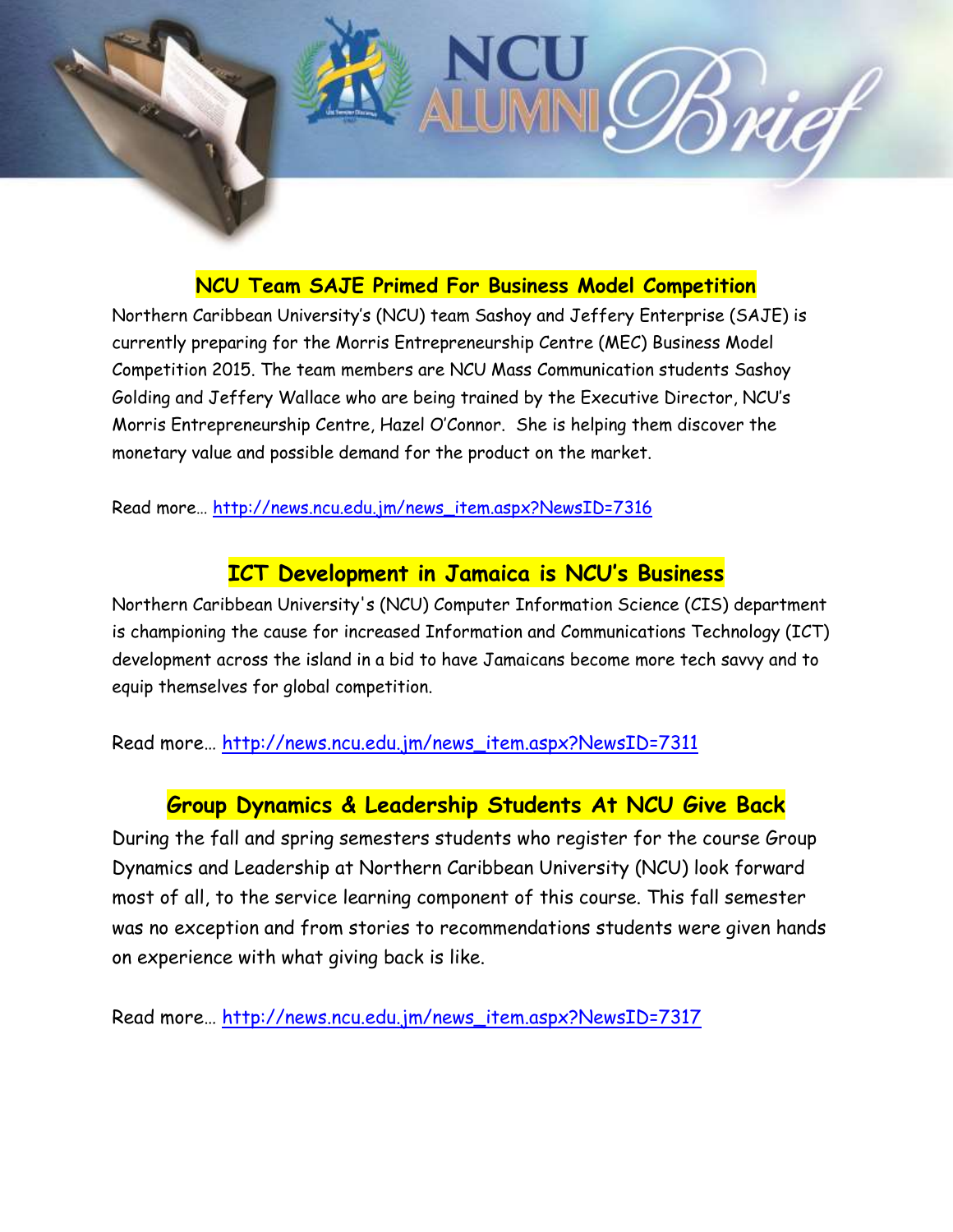

## **CALL FOR ABSTRACTS FOR ORAL PAPERS AND POSTER PRESENTATIONS**

### **NORTHERN CARIBBEAN UNIVERSITY RESEARCH WEEK 2016**

**Theme**: "Research: Pathway to Best Practices"

**Keynote Speaker**: Professor Hansel Fletcher, Vice Chair, Basic Sciences Division of Microbiology, School of Medicine, Loma Linda University.

The Office of Graduate Studies & Research, Northern Caribbean University (NCU), is inviting submission of abstracts for **oral papers**, and/or **poster presentations**. These abstracts will be included in the Research Week 2016 Programme booklet and the **articles** corresponding to these presentations in a **subsequent publication** of the Proceedings of Research Week 2016. Lunch will be provided for all presenters.

#### **Guide for Submission**:

- 1. All **abstracts** are to be a maximum of **250** words **AND** accompanied by a brief (100 words or less) biography of the author(s).
- 2. **Articles** corresponding to the abstracts should be submitted on the presentation day so that they may be included in the subsequent publication of the proceedings.
- 3. **Undergraduates** may also submit abstracts but the articles **MUST** be research articles ready for publication.
- 4. Abstracts should be submitted to **research@ncu.edu.jm** by **January 1, 2016**.

**See below for Schedule of Events**: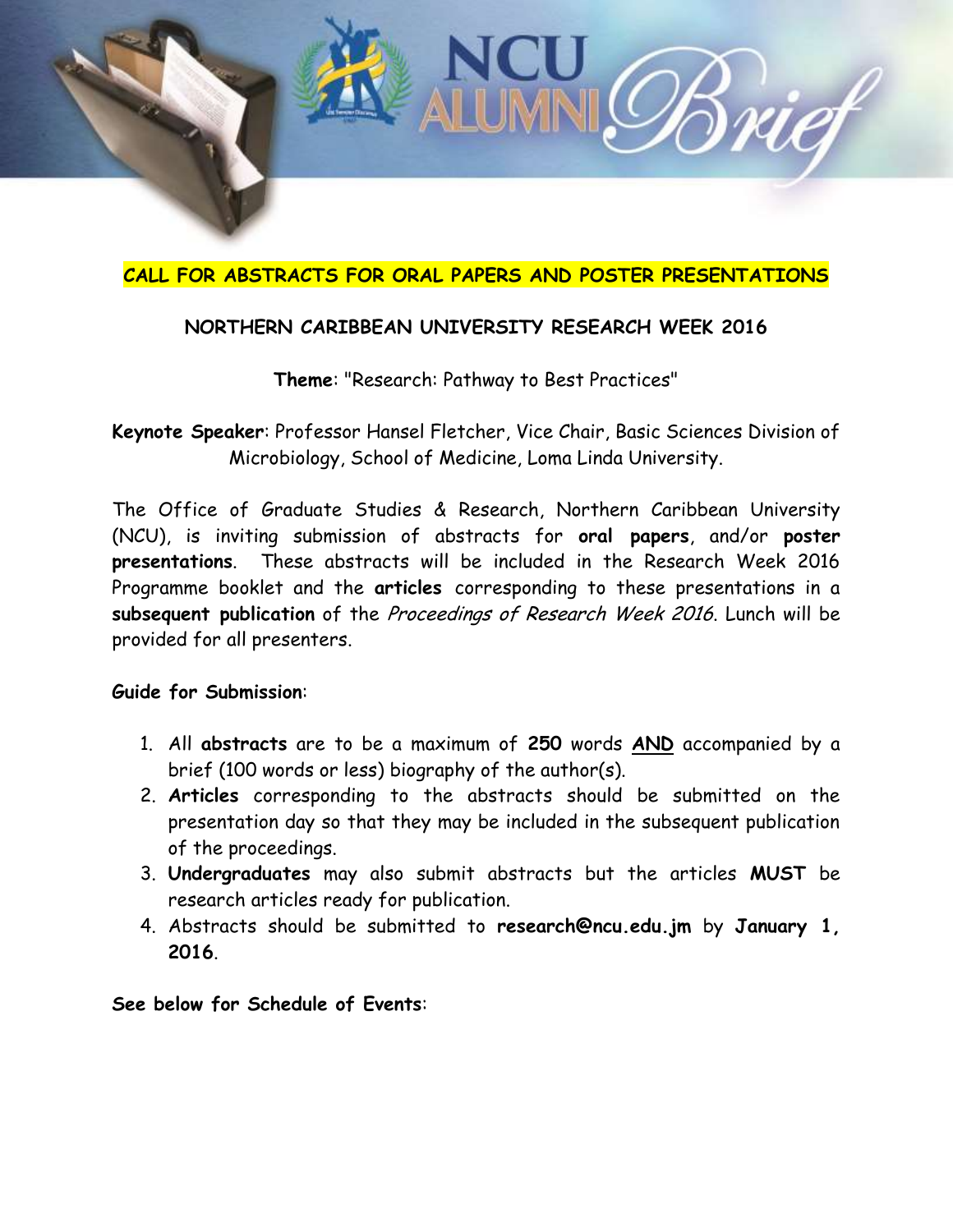

**Schedule of Events**

**February 15th** - **Opening Ceremony** College of Business & Management "**Current Trends Conference**"

| February 16th -               | College of Natural and Applied Sciences, Allied Health and<br>Nursing "Science Symposium"  |
|-------------------------------|--------------------------------------------------------------------------------------------|
|                               | College of Humanities, Behavioural and Social Sciences "Biennial<br>Psychology Conference" |
| February 17th -               | College of Education & Leadership "Literacy and Education<br>Symposiums"                   |
|                               | College of Natural and Applied Sciences, Allied Health and<br>Nursing "Nursing Symposium"  |
| February 18th -<br>abstracts) | School of Religion & Theology Lecture (Not accepting                                       |
|                               | <b>Closing Ceremony</b>                                                                    |
|                               | AR ATTENDADE ALI<br>APAARALIA ARPI                                                         |

## **NO REGISTRATION OR ATTENDANCE FEE. SESSIONS OPEN TO THE PUBLIC.**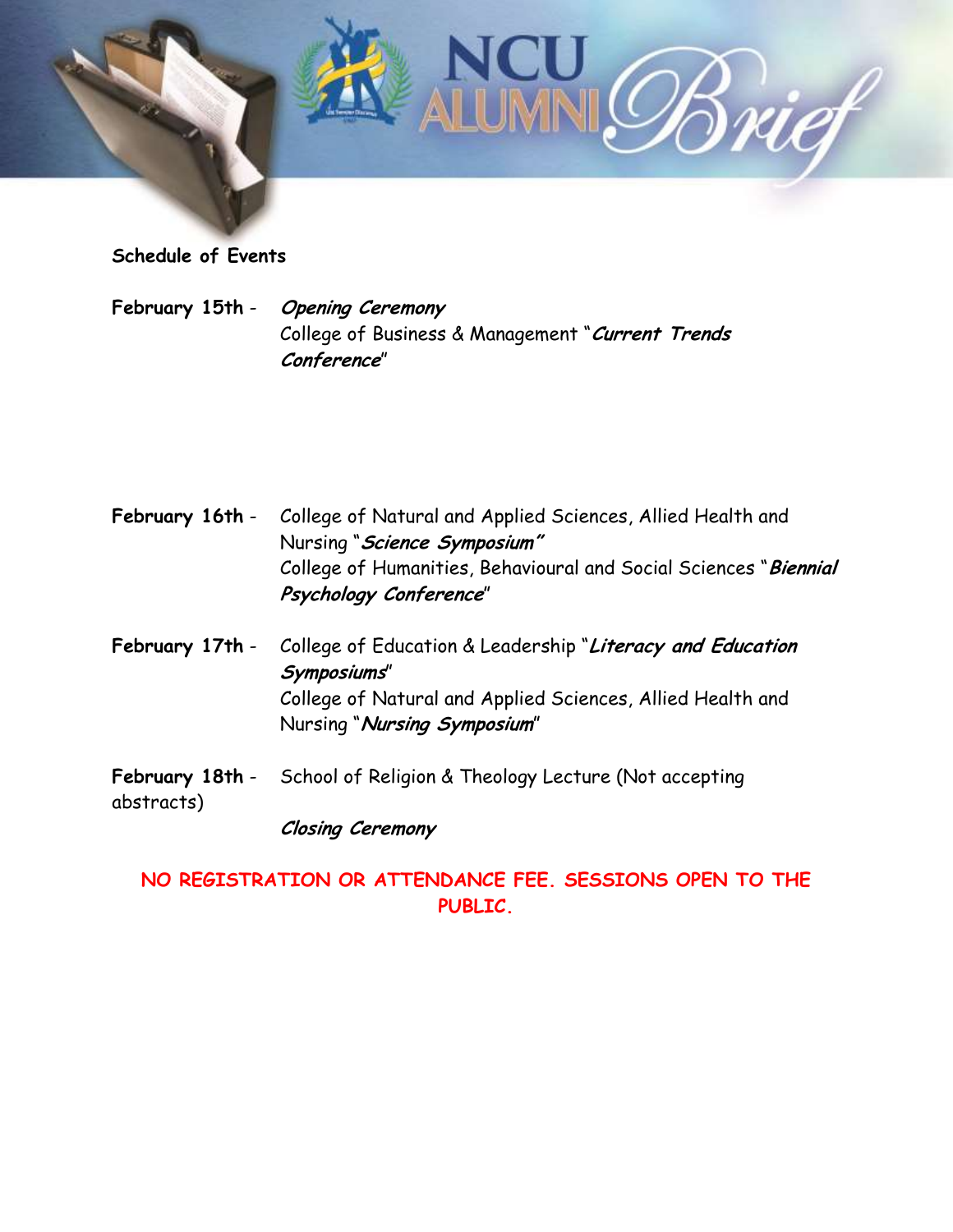

# **JOB OPPORTUNITIES SENT ON BEHALF OF THE OFFICE OF CAREER & EMPLOYMENT SERVICES**

### **NYS - Vacancies**

The National Youth Service is inviting suitably qualified individuals to submit their applications to fill various positions in the areas of Accounting, Business Management, Marketing, and Law.

### **Training & Core competencies**: Bachelor's degree in the respective discipline

#### **How to apply**:

Please send your application (cover letter and résumé) as a Word attachment to **[resumes@ncu.edu.jm](mailto:resumes@ncu.edu.jm)** with the subject line **NYS - Vacancies** no later than **Monday, December 14, 2015 by 11:30 a.m**. Cover letters should be addressed to the Regional Field Officer, National Youth Service, Kingston.

Regrettably, we have to advise our friends/public that due to the high volume of responses to our job vacancy advertisements we will only be able to process applications from NCU alumni and current students.

#### **Disclaimer**

Northern Caribbean University is not a Staffing Service organization and cannot be held responsible and/ or liable for the reputation and operations of any of the third party entities referred to as providing possible employment opportunities for students.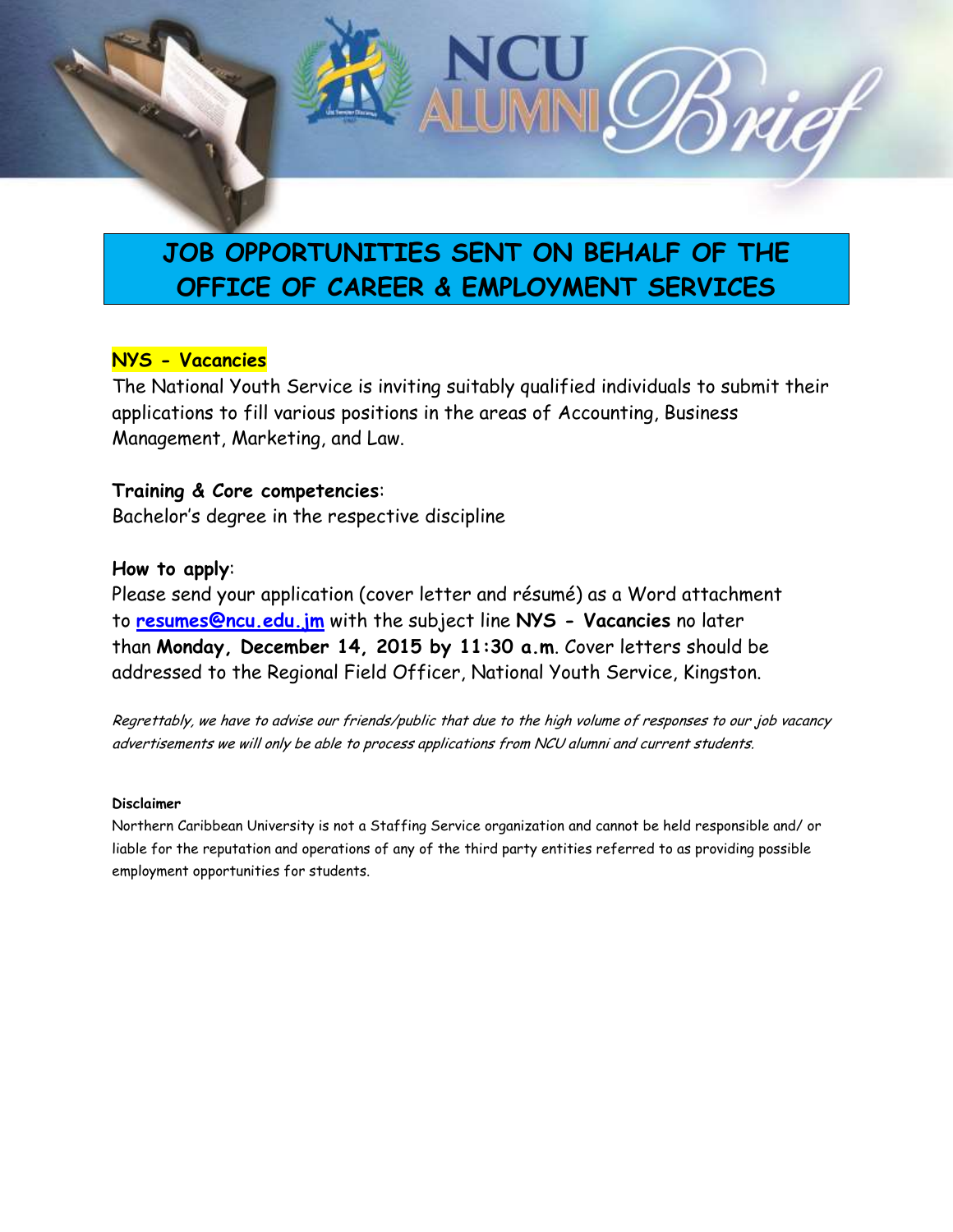

#### **MIG – Independent Sales Executive**

MI Group (Jamaica) Ltd., a fast-growing online mobile and Internet solutions company in Kingston, seeks to engage the services of Independent Sales Executives island-wide.

#### **Training & Core competencies:**

Minimum of (3) years' experience in a sales-oriented position, preferably in software and technical sales.

Mobile, Internet and/or logistic technology background would be an asset.

#### **Core responsibilities:**

- 1. Meet established sales targets through active development and accurate representation of the company's suite of services.
- 2. Identify potential new clients and opportunities to increase business with existing clients.
- 3. Develop and foster constructive relationships with clients.
- 4. Apply relevant techniques to close sales.
- 5. Prepare and submit accurate reports to company's cloud-base systems.

### **Additional Skills and Requirements:**

- 1. Advanced computing skills
- 2. Proficient in Microsoft Office Suite Software
- 3. Excellent interpersonal and communication skills
- 4. Energetic, self-motivated and driven
- 5. Own reliable motor vehicle
- 6. Own reliable laptop computer
- 7. Have reliable Internet access

The successful candidate will work within an Office Without Walls Environment (OWWE) model where work can be done from any connected device. Must be principled enough to execute and complete required tasks with little or no supervision.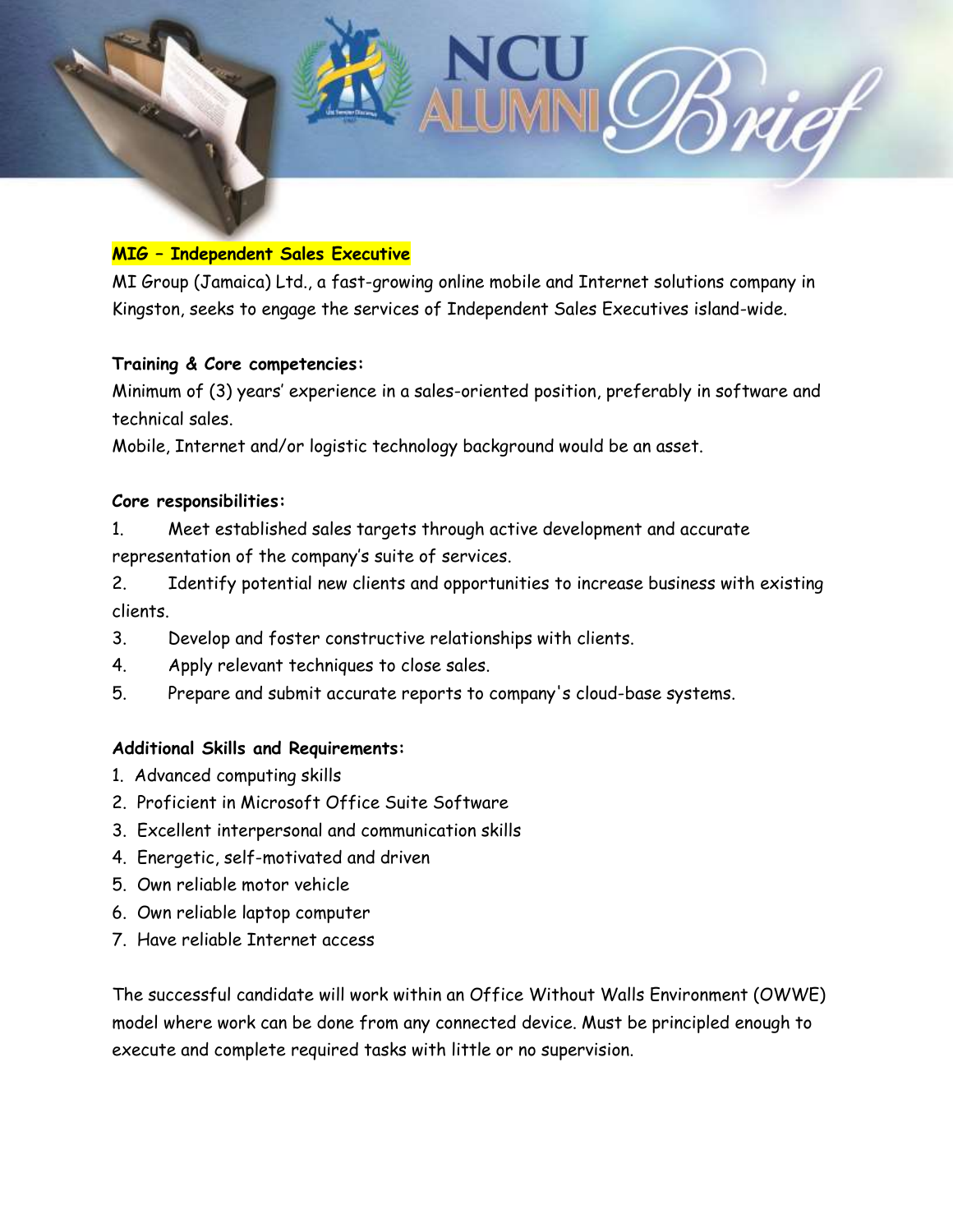#### **How to apply:**

Please send your application (cover letter and résumé) as a Word attachment with the subject line **MIG – Independent Sales Executive** to [resumes@ncu.edu.jm](mailto:resumes@ncu.edu.jm) by Wednesday, December 16, 2015. Cover letters should be addressed to The Managing Director, MI Group (Jamaica) Ltd., Kingston.

Regrettably, we have to advise our friends/public that due to the high volume of responses to our job vacancy advertisements we will only be able to process applications from NCU alumni and current students.

#### Disclaimer

Northern Caribbean University is not a Staffing Service organization and cannot be held responsible and/ or liable for the reputation and operations of any of the third party entities referred to as providing possible employment opportunities for students.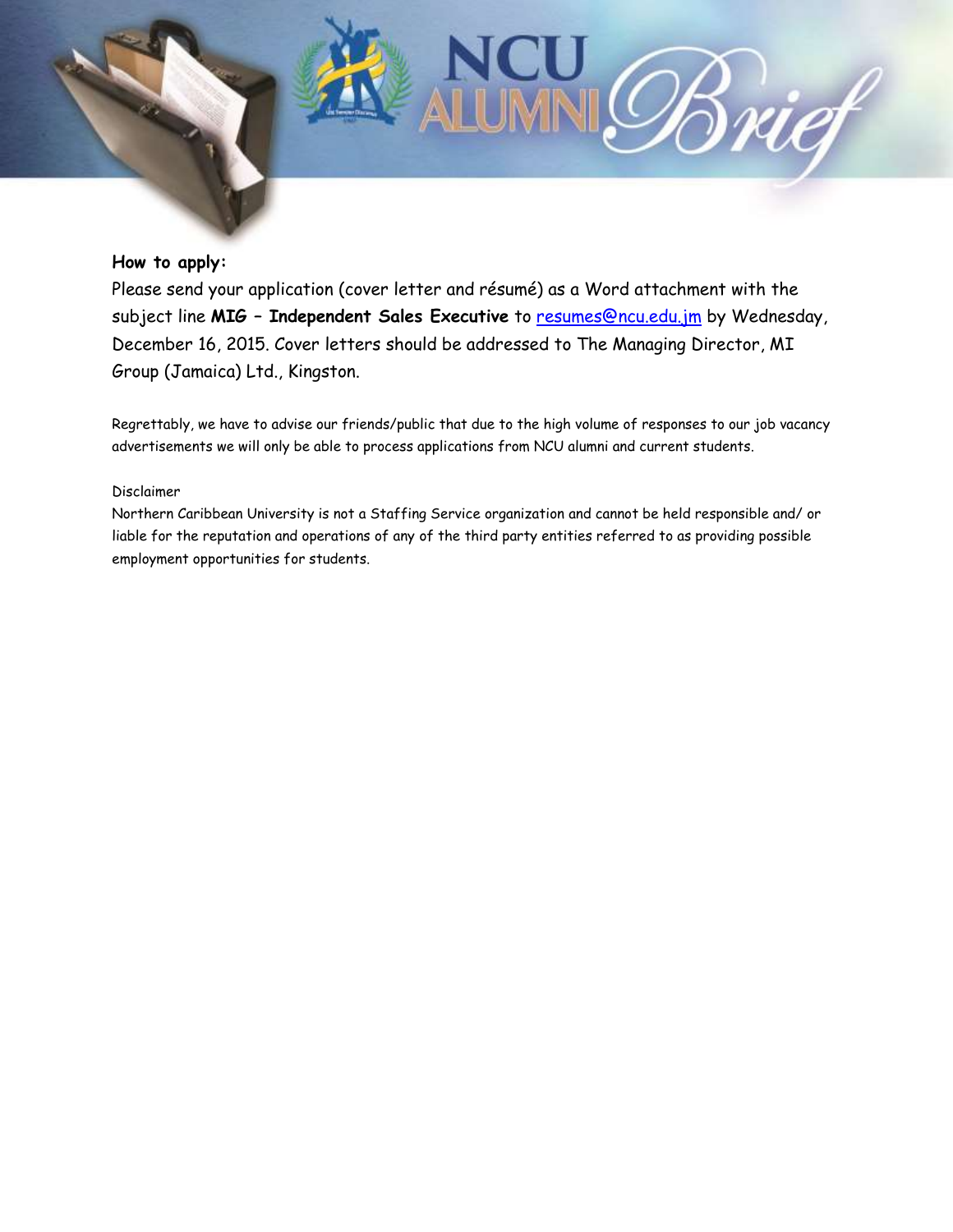

# **Obituaries**

The Office of Alumni Relations takes the opportunity to express condolences to the family and friends of the following alumni. As we mourn with them let us be comforted in the hope that on the day when Jesus shall call their names, they will rise in the newness of life to live and reign with Jesus eternally.



**Velda Cobb Brown** ('90, '92) died in California, USA after a period of illness. She leaves behind, her widower Bobby Brown ('92), her children Eden and Michaela, the members of the NCU Alumni Association – Pacific Coast Chapter where she was the president, many friends and associates.

In lieu of flowers the family will be setting up a scholarship fund at La Sierra Academy in Velda's name. Details will follow as the specifics are finalized.

Your Messages of hope may be sent to [pccncualumni@gmail.com](mailto:pccncualumni@gmail.com)

Celebration Services for the life of **Mrs Velda Cobb Brown** are as follows:

**DATE**: Sunday, December 13, 2015 **VIEWING**: 10:00 - 11:00 a.m.

**SERVICE**: 11:00 a.m.

**PLACE**: La Sierra University Church 4937 Sierra Vista Avenue Riverside, CA 92505, USA

- **DATE**: Sunday, December 13, 2015
- **TIME**: 1:00 p.m. (Live Feed [lsuchurch.org](http://lsuchurch.org/))
- **PLACE**: The Michael

Hyacinth Chen School of Nursing Northern Caribbean University Mandeville, Jamaica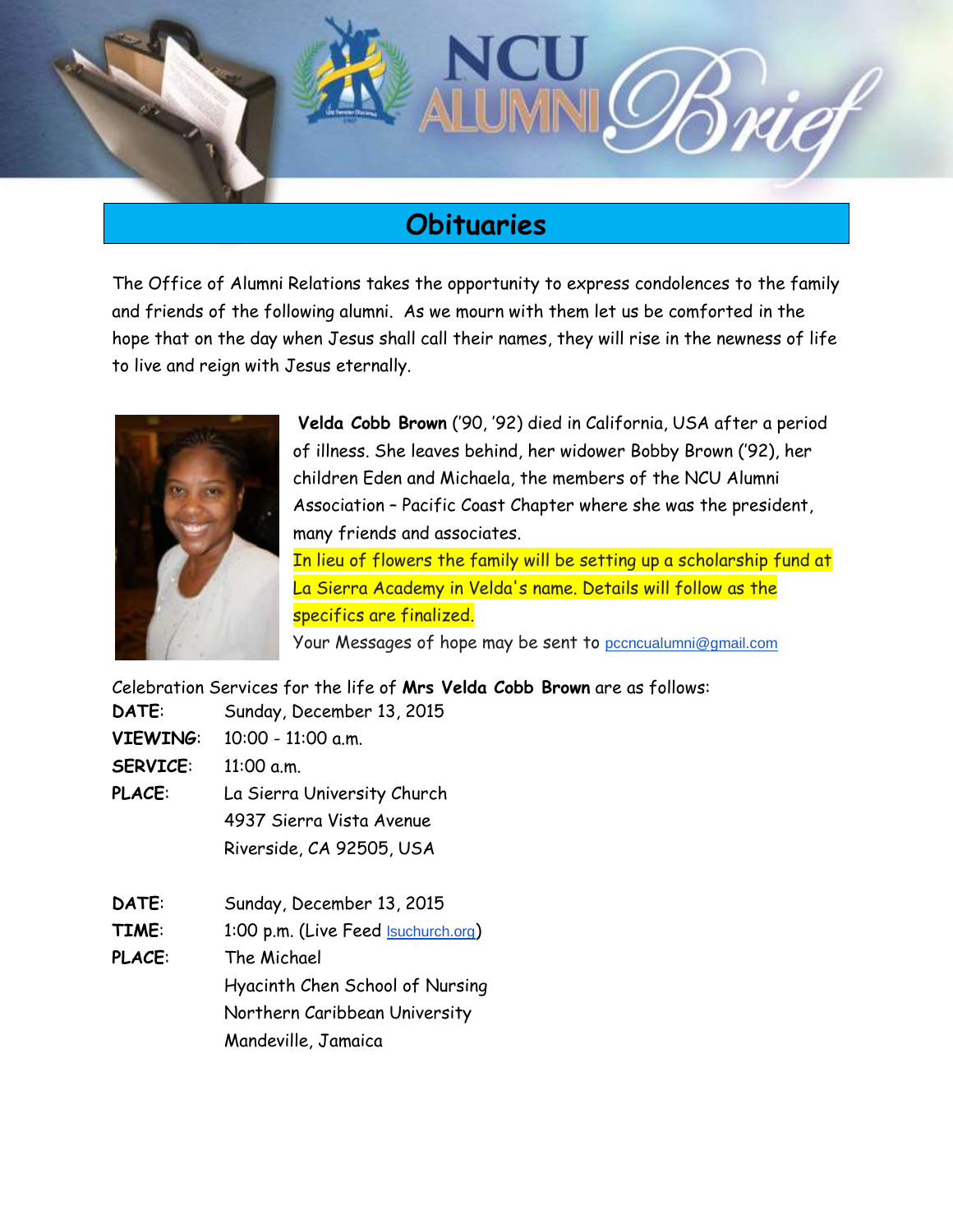

**Mrs Hortense Beason Seivwright** (class of 1960) died recently.

The Celebration Services for the life of **Mrs Hortense Seivwright** is as follows: **DATE**: Sunday, December 13, 2015 **TIME** : 11:00 a.m. **PLACE**: Spanish Town SDA Church Brunswick Avenue Spanish Town, Jamaica

**Dr Hansel Fletcher ('78)**, Assistant Dean, Graduate Student Affairs, Professor & Vice Chair, Department of Basic Sciences, School of Medicine, Loma Linda University; **Elder Michael Fletcher ('78, '90)** - Education Director, West Jamaica Conference and **Miss Andrea Fletcher ('81)** who recently lost their **mother** Mrs Mavis Fletcher.

The Celebration Services for the life of **Mrs Mavis Fletcher** is as follows:

**DATE**: Sunday, December 13, 2015 **TIME** : 11:00 a.m. **PLACE**: Petersfield SDA Church Westmoreland, Jamaica

**Mr Courtney Pennycooke ('82)**, president of the NCU Alumni Association New Jersey Chapter and **Mr Weymouth Ennis** on the death of their mother **Mrs Linnette Ennis** - Information regarding the Thanksgiving Service will be posted as soon as they become available.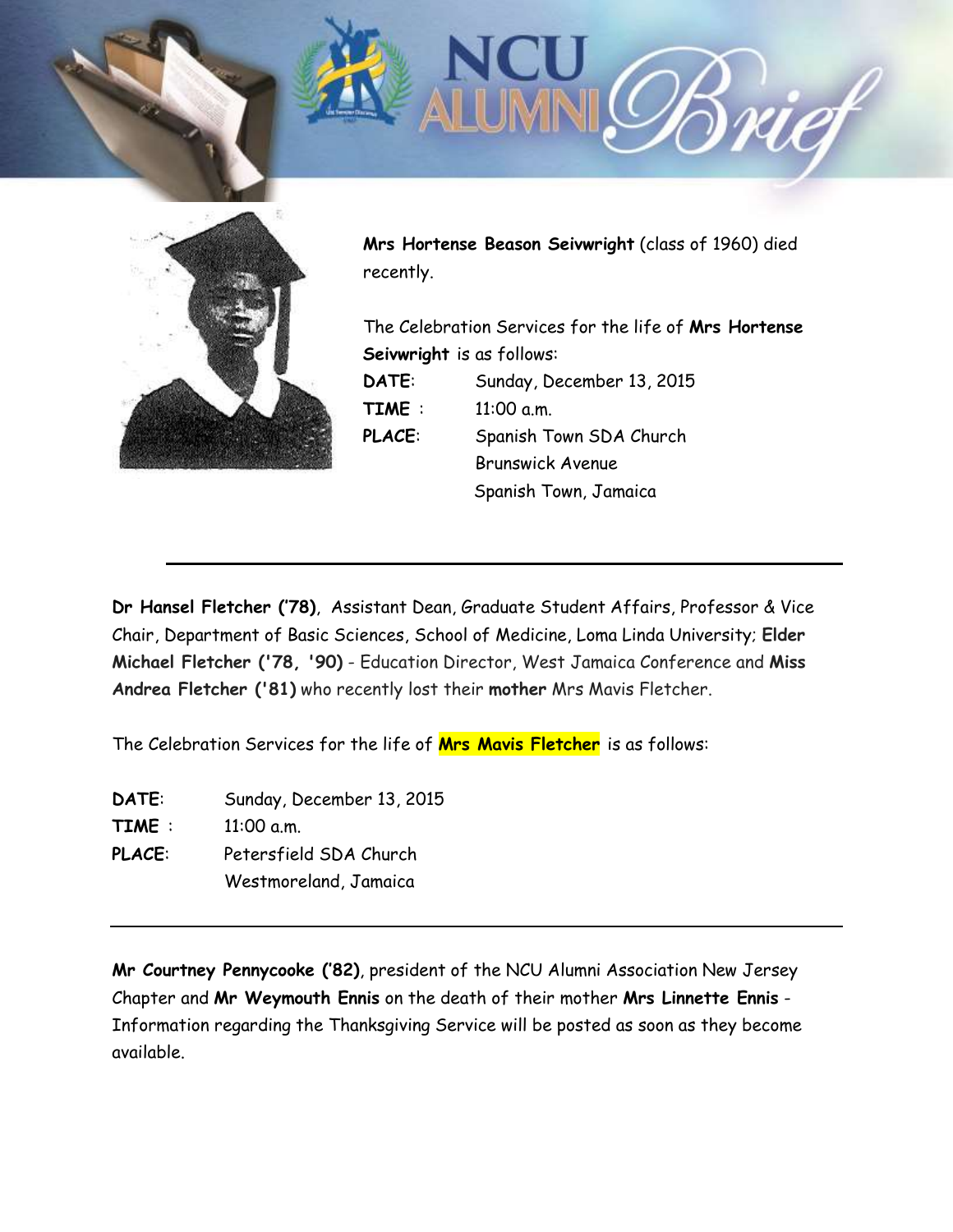



**Dr Herbert Goulding II, MD, (class of 1978)** and former Associate Health Ministries Director of the Greater New York Conference of SDA died suddenly. Information on the Thanksgiving Service for his life will be sent as soon as the information becomes available

*Our loved ones remain in our hearts forever; they are no more than a thought away. They live on in the cherished memories: the remembered nuances of the stern warning, the kind words, the wise words, the thoughtful gestures, the meaningful looks, the special prayers and best wishes.*